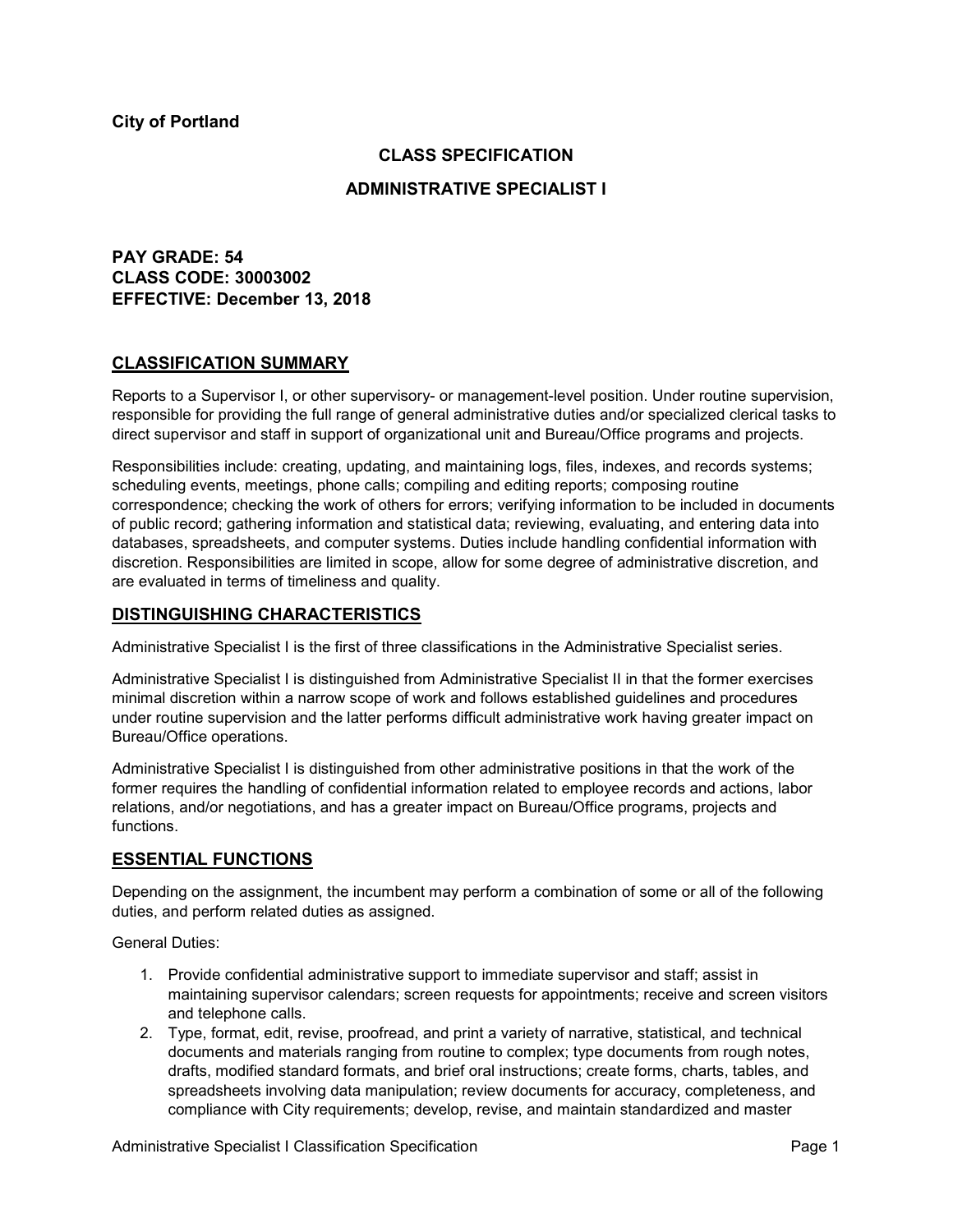documents; compose correspondence, reports, and informational materials; copy materials for internal and external distribution; coordinate mailings.

- 3. Utilize analysis and information-gathering processes to research and assemble information from a variety of sources for the preparation of records and reports; make arithmetic or statistical calculations; conduct special studies and provide recommendations on organizational, procedural, or other changes.
- 4. Update and maintain specialized databases and spreadsheets; cross-reference data and identify errors and discrepancies for research and resolution; create reports, analyses, and documents in compliance with regulatory requirements.
- 5. Maintain regular and specialized files, including travel records, human resources and budget files; update staff contact lists; archive group records and files.
- 6. Coordinate travel; review and process forms; make travel arrangements; prepare itineraries; review and submit post-travel receipts and requests for reimbursement.
- 7. Perform program administration assignments in accordance with guidance regarding approach and expected results; study and make recommendations on projects; assist in developing and implementing program goals and objectives; assist in coordinating program activities with other staff and outside agencies.
- 8. Assist in preparation of program, project, or organizational unit budgets; with direction, prepare program revenue, expenditure, and budget monitoring reports.
- 9. Coordinate and set up meetings, including making travel arrangements and producing printed materials for participants.
- 10. Maintain pay and human resources records, including entering data into payroll, timekeeping, and/or human resources systems.
- 11. Arrange for repair of office equipment and assist with office furniture setup; arrange for minor building and vehicle maintenance, services, and repairs.
- 12. Perform a variety of Bureau/Office-specific program administration functions in area of responsibility.

# **SUPERVISION RECEIVED AND EXERCISED**

The work of this classification is performed under routine supervision by a Supervisor I, or other supervisory- or management-level position.

This classification has no supervisory responsibilities.

# **KNOWLEDGE/SKILLS/ABILITIES REQUIRED**

- 1. Advanced office skills including typing, scheduling, note-taking, filing, logistics support, and timekeeping, and related skills in use of computer and other office equipment.
- 2. Ability to learn City office protocols involving maintenance of files, confidential materials, logistics support, administrative procedures, and scheduling.
- 3. Ability to prepare and maintain accurate, concise, and confidential records.
- 4. Ability to utilize City-specific technology and general office software, Outlook, Word, Access, and Excel, for basic document production and data management.
- 5. Ability to communicate and interact with internal and external customers in a professional and courteous manner, both verbally and in writing.
- 6. Ability to establish and maintain effective working relationships with elected officials, other governmental officials, Bureau/Office managers and staff, community organizations, media representatives, and the public; demonstrate tact, diplomacy, and patience.
- 7. Ability to be flexible and handle shifting and competing work demands.
- 8. Ability to analyze, interpret, explain, and apply relevant laws, ordinances, administrative rules, and policies.
- 9. Ability to work independently and with a team of staff who perform similar duties.